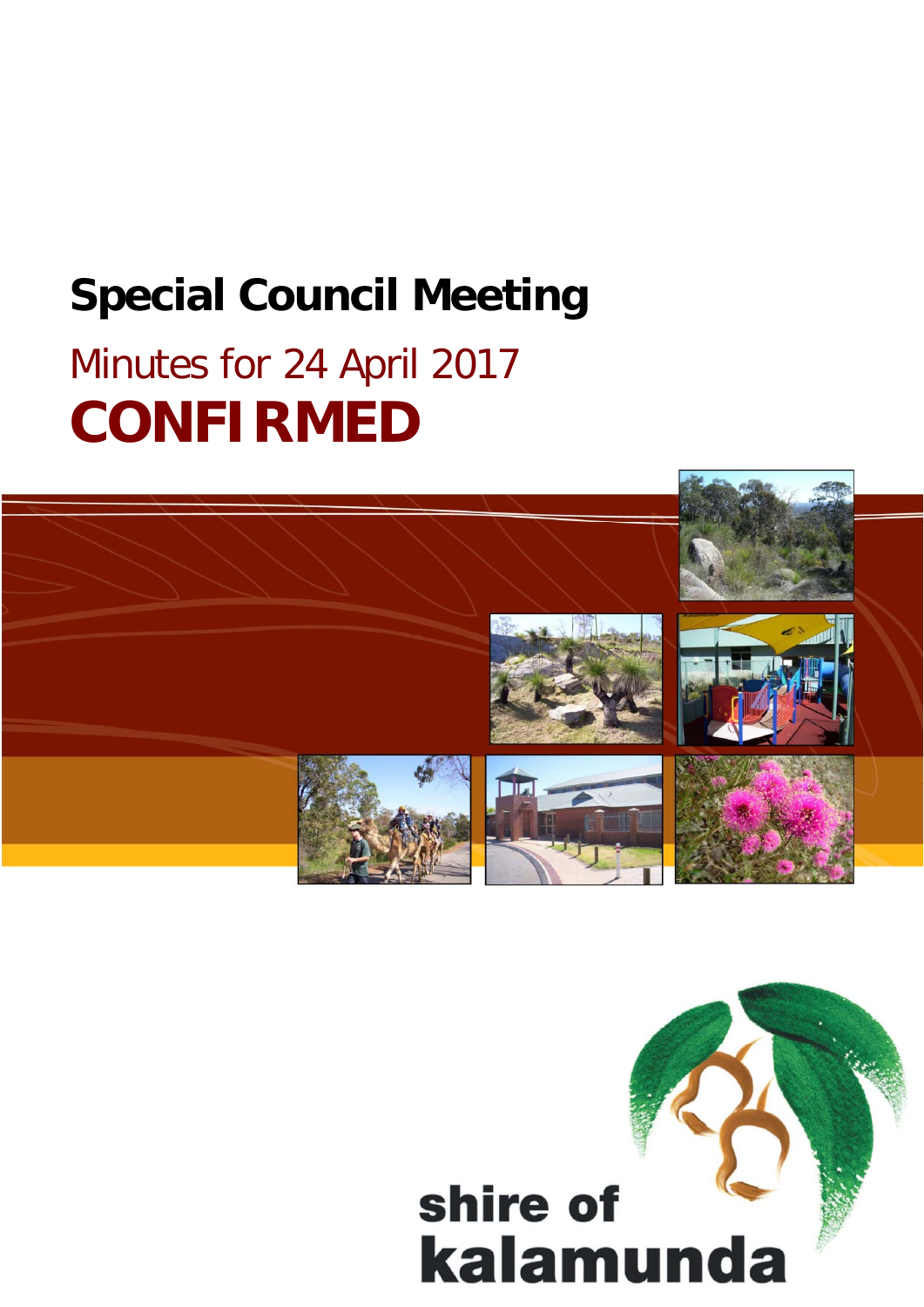## **INDEX**

| 1.0  |                                                                  |  |
|------|------------------------------------------------------------------|--|
| 2.0  | ATTENDANCE, APOLOGIES AND LEAVE OF ABSENCE PREVIOUSLY APPROVED 3 |  |
| 3.0  |                                                                  |  |
| 4.0  |                                                                  |  |
| 5.0  | ANNOUNCEMENTS BY THE MEMBER PRESIDING WITHOUT DISCUSSION 5       |  |
| 6.0  |                                                                  |  |
| 7.0  |                                                                  |  |
| 8.0  |                                                                  |  |
| 9.0  |                                                                  |  |
| 10.0 |                                                                  |  |
|      |                                                                  |  |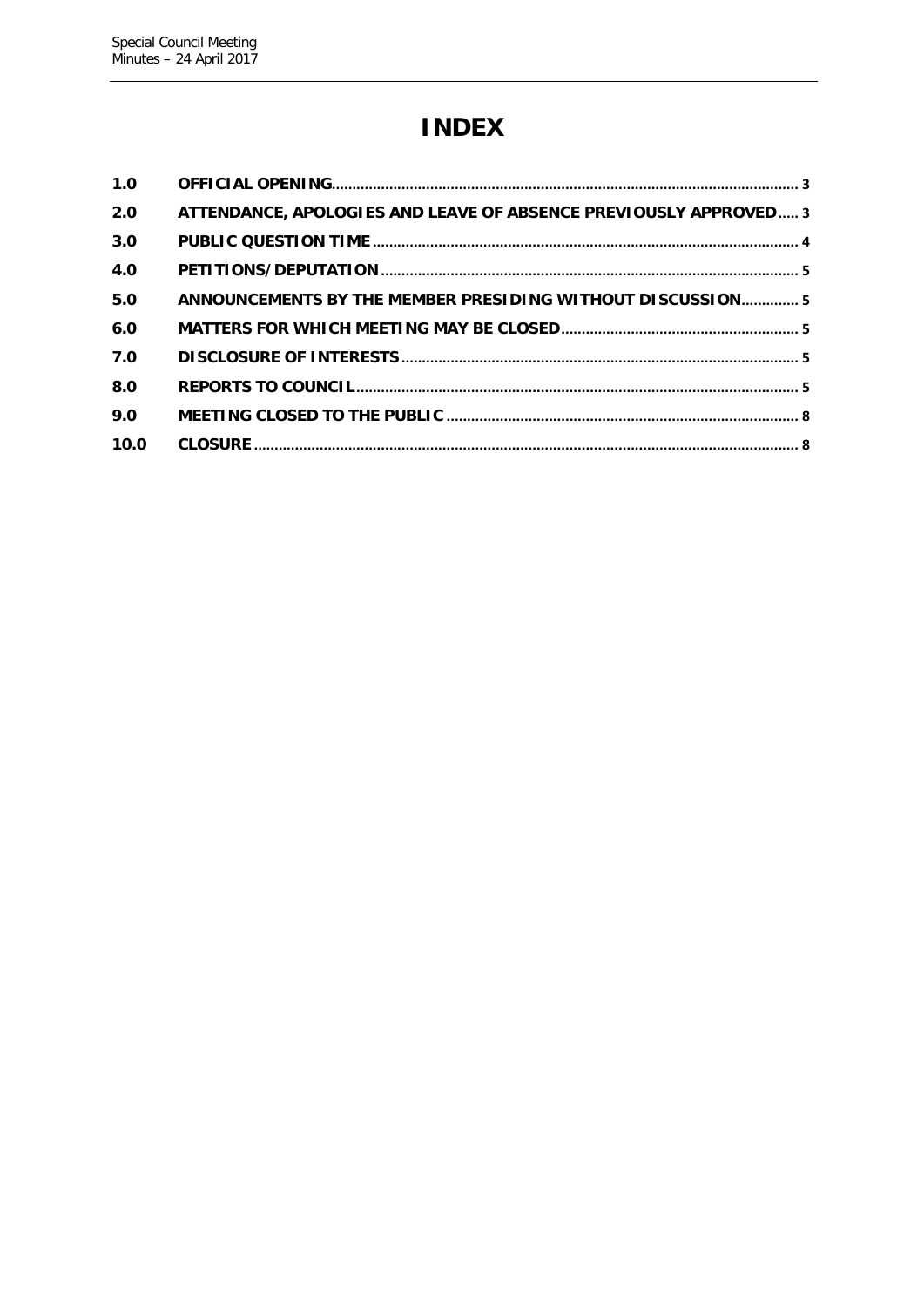### **MINUTES**

#### <span id="page-2-0"></span>**1.0 OFFICIAL OPENING**

The Presiding Member opened the meeting at 7.10pm, welcoming Councillors, Staff and Members of the Public Gallery.

#### <span id="page-2-1"></span>**2.0 ATTENDANCE, APOLOGIES AND LEAVE OF ABSENCE PREVIOUSLY APPROVED**

#### 2.1 **Attendance**

#### **Councillors**

Andrew Waddell JP (Shire President) (Presiding Member) North West Ward Sara Lohmeyer North West Ward Dylan O'Connor North West Ward Sue Bilich North Ward Tracy Destree North Ward Vacant **North Ward** Michael Fernie South East Ward John Giardina South East Ward<br>Geoff Stallard South East Ward<br>South East Ward South East Ward Allan Morton **South West Ward** Noreen Townsend South West Ward

#### **Members of Staff**

| <b>Chief Executive Officer</b>                        |
|-------------------------------------------------------|
| <b>Director Development Services</b>                  |
| <b>Director Asset Services</b>                        |
| Executive Research Officer to Chief Executive Officer |
| Manager Governance, Strategy & Legal Services         |
| <b>Manager Approval Services</b>                      |
| A/Director Corporate & Community Services             |
| <b>Public Relations Coordinator</b>                   |
|                                                       |

# **Members of the Public** 24 and 24 and 24 and 24 and 24 and 24 and 24 and 24 and 24 and 24 and 25 and 26 and 26 and 26 and 26 and 26 and 26 and 26 and 26 and 26 and 26 and 26 and 26 and 26 and 26 and 26 and 26 and 26 and 26 **Members of the Press** 0 2.2 **Apologies Councillors Members of Staff** Gary Ticehurst **Director Corporate & Community Services** 2.3 **Leave of Absence Previously Approved**

Brooke O'Donnell **South West Ward**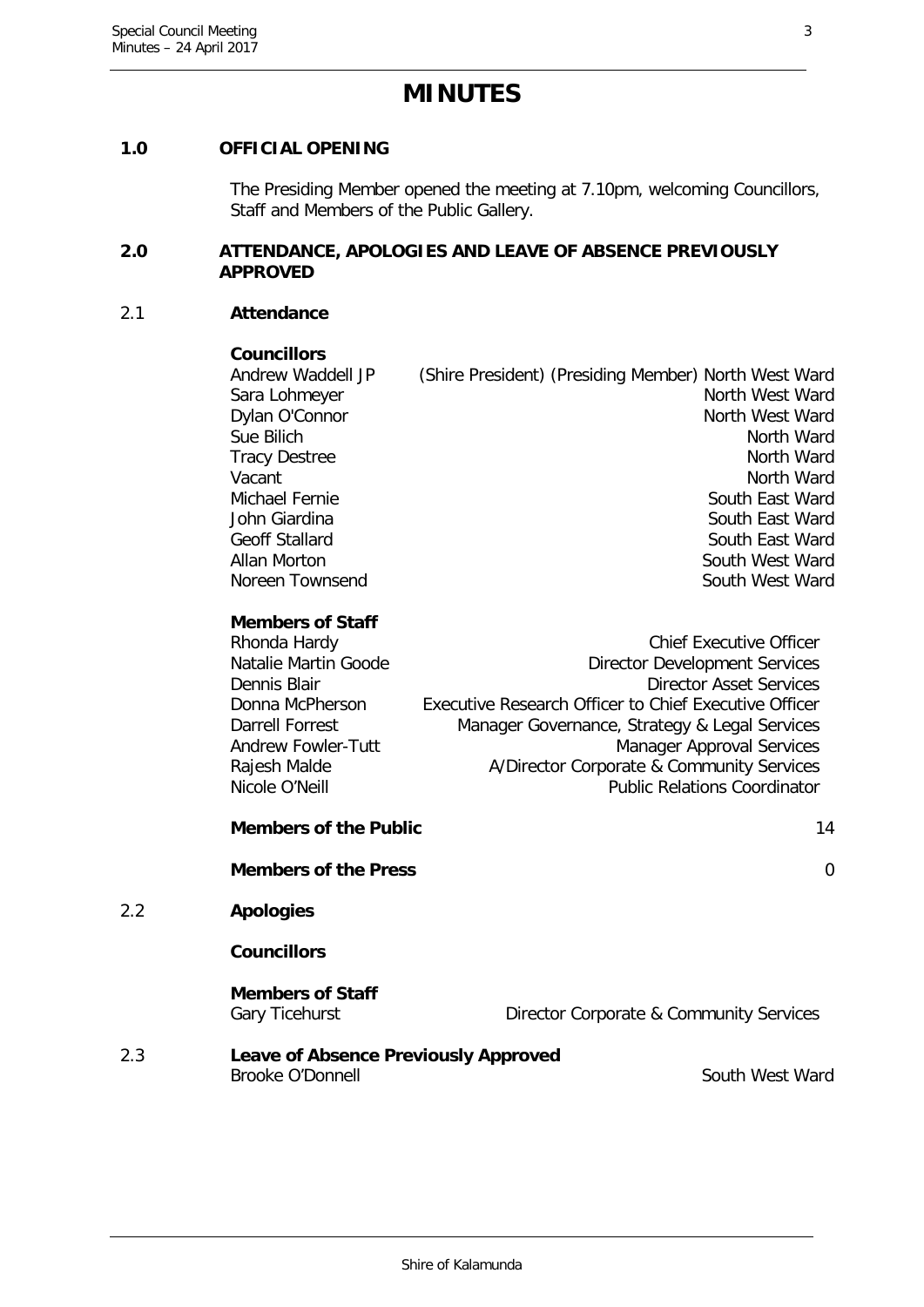#### **Adjournment of Meeting**

The meeting is to be adjourned to allow for the completion of the Ordinary Meeting of Council.

#### RESOLVED SCM 54/2017

That the Special Council Meeting be adjourned.

Moved: **Cr Sue Bilich**

Seconded: **Cr Noreen Townsend**

Vote:

**For Against** Cr Michael Fernie Cr Tracy Destree Cr John Giardina Cr Geoff Stallard Cr Allan Morton Cr Noreen Townsend Cr Dylan O'Connor Cr Sara Lohmeyer Cr Andrew Waddell Cr Sue Bilich

CARRIED (9/1)

The meeting adjourned at 7:14pm.

#### **Recommencement of Meeting**

#### RESOLVED SCM 65/2017

That the Special Council Meeting re open and go behind closed doors to consider matters on the agenda.

Moved: **Cr Michael Fernie**

Seconded: **Cr Allan Morton**

#### Vote: **CARRIED UNANIMOUSLY (10/0)**

The meeting resumed at 9.15pm. All staff left the meeting.

#### <span id="page-3-0"></span>**3.0 PUBLIC QUESTION TIME**

A period of not less than 15 minutes is provided to allow questions from the gallery on matters relating to the functions of this meeting. For the purposes of Minuting, these questions and answers are summarised.

3.1 Nil.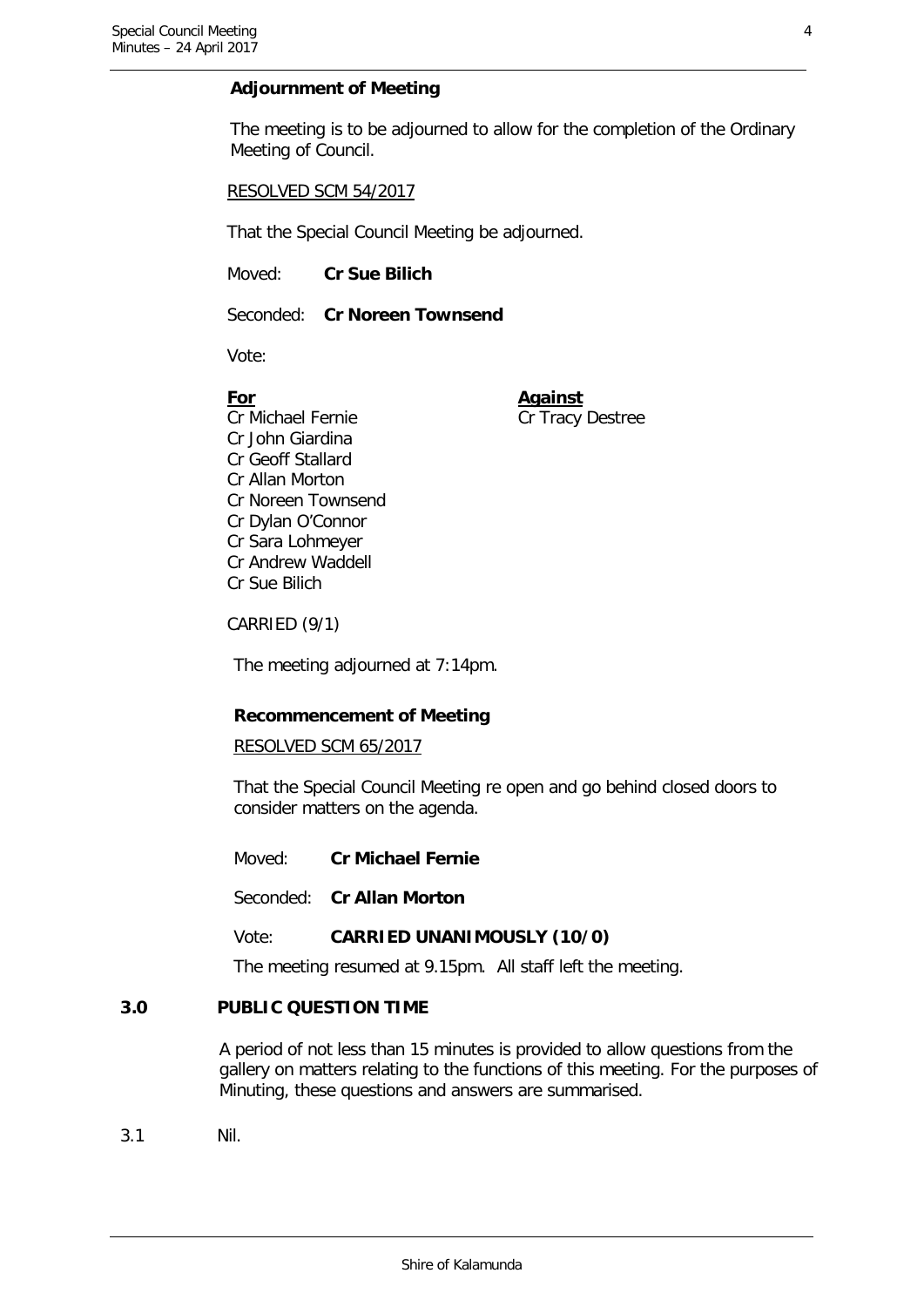#### <span id="page-4-0"></span>**4.0 PETITIONS/DEPUTATION**

4.1 Nil.

#### <span id="page-4-1"></span>**5.0 ANNOUNCEMENTS BY THE MEMBER PRESIDING WITHOUT DISCUSSION**

5.1 Nil.

#### <span id="page-4-2"></span>**6.0 MATTERS FOR WHICH MEETING MAY BE CLOSED**

6.1 Nil.

#### <span id="page-4-3"></span>**7.0 DISCLOSURE OF INTERESTS**

#### 7.1 **Disclosure of Financial and Proximity Interests**

- a. Members must disclose the nature of their interest in matters to be discussed at the meeting. (Section 5.65 of the Local Government Act 1995.)
- b. Employees must disclose the nature of their interest in reports or advice when giving the report or advice to the meeting. (Section 5.70 of the Local Government Act 1995.)
- 7.1.1 Nil.

#### 7.2 **Disclosure of Interest Affecting Impartiality**

- a. Members and staff must disclose their interest in matters to be discussed at the meeting in respect of which the member or employee had given or will give advice.
- 7.2.1 Nil.

#### <span id="page-4-4"></span>**8.0 REPORTS TO COUNCIL**

Please Note: declaration of financial/conflict of interests to be recorded prior to dealing with each item.

8.1 The Shire President introduced the matter for discussion and the issues surrounding the calling of this meeting.

#### 8.2 **Suspension of Standing Orders**

RESOLVED SCM 66/2017

That Standing Orders be suspended.

- Moved: **Cr Dylan O'Connor**
- Seconded: **Cr Allan Morton**
- Vote: **CARRIED UNANIMOUSLY (10/0)**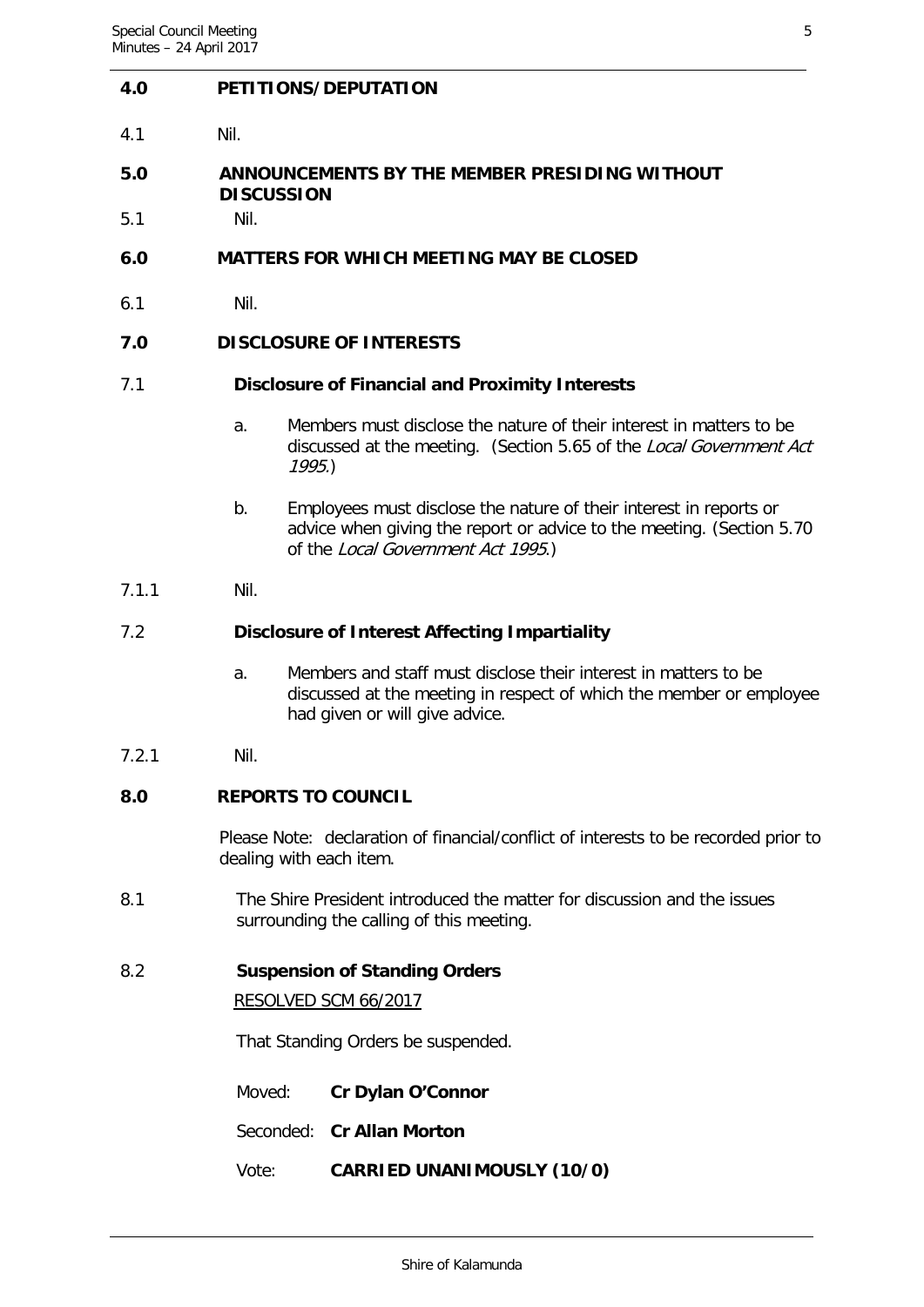Standing Orders were suspended to allow for discussion.

#### 8.3 **Procedural Motion**

That the Special Council Meeting be adjourned until after the mediation session scheduled for Wednesday 26 April 2017.

#### Moved: **Cr Noreen Townsend**

Seconded: **Cr Sara Lohmeyer**

Vote: For **For** Against Cr Noreen Townsend Cr Michael Fernie Cr Sara Lohmeyer Cr John Giardina Cr Sue Bilich Cr Geoff Stallard

Cr Allan Morton Cr Dylan O'Connor Cr Tracy Destree Cr Andrew Waddell

### **LOST (3/7)**

#### 8.4 **Resume Standing Orders**

RESOLVED SCM 67/2017

That Standing Orders be resumed.

|       | Moved: Cr Tracy Destree           |
|-------|-----------------------------------|
|       | Seconded: Cr Allan Morton         |
| Vote: | <b>CARRIED UNANIMOUSLY (10/0)</b> |

### 8.5 **Adjournment of Meeting**

#### RESOLVED SCM 68/2017

That the Special Council Meeting be adjourned to Thursday 27 April, 2017 at 6.30pm in the Council Chamber.

Moved: **Cr John Giardina**

Seconded: **Cr Sue Bilich**

Vote: **CARRIED UNANIMOUSLY (10/0)**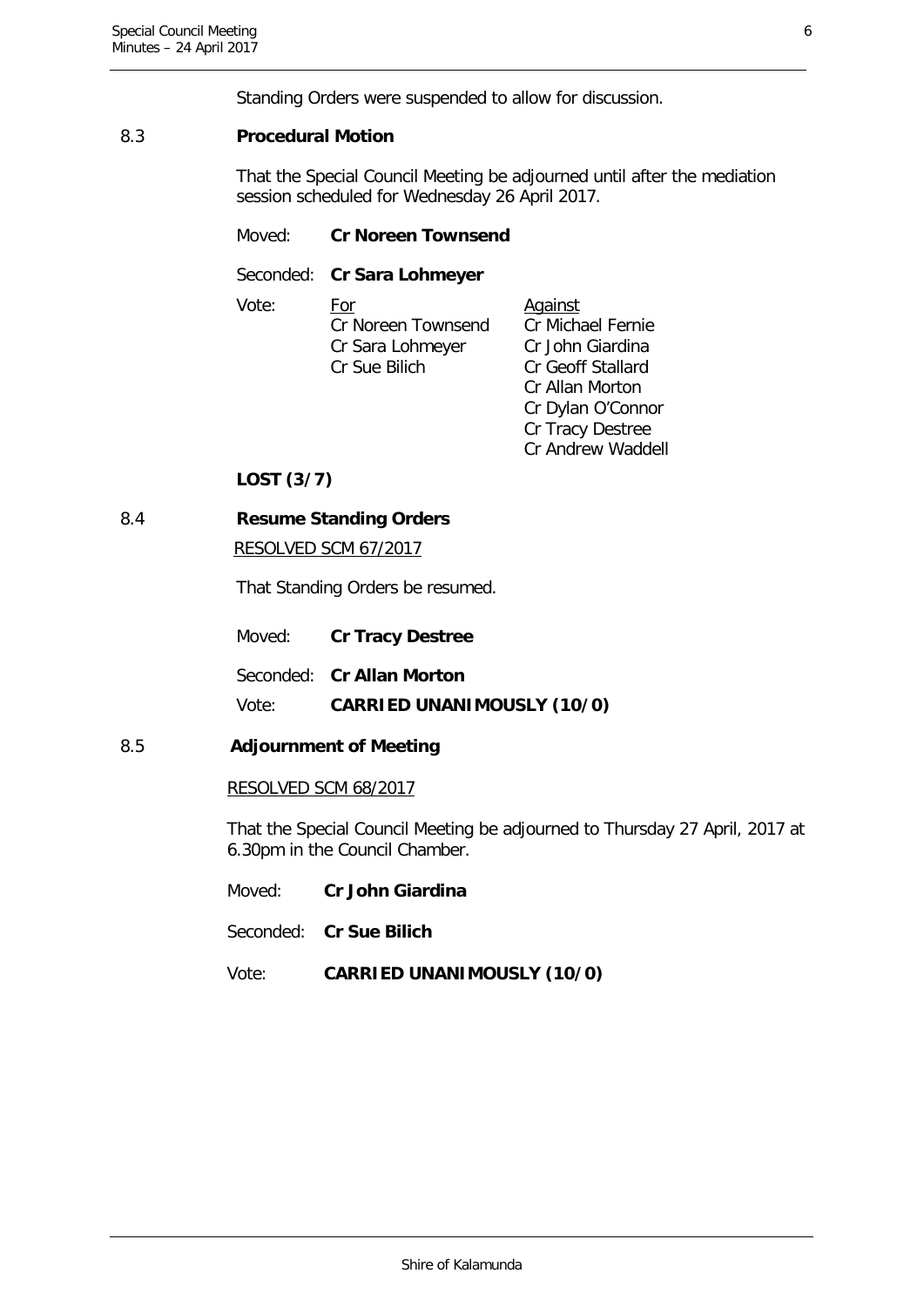#### 8.6 **Recommencement of Meeting**

The Special Council Meeting resumed at 6.30pm on Thursday 27 April 2017

#### **Attendance**

| Andrew Waddell JP       | (Shire President) (Presiding Member) North West Ward |                 |  |
|-------------------------|------------------------------------------------------|-----------------|--|
| Dylan O'Connor          |                                                      | North West Ward |  |
| Sue Bilich              |                                                      | North Ward      |  |
| Tracy Destree           |                                                      | North Ward      |  |
| John Giardina           |                                                      | South East Ward |  |
| Geoff Stallard          |                                                      | South East Ward |  |
| Michael Fernie          |                                                      | South East Ward |  |
| Allan Morton            |                                                      | South West Ward |  |
| Sara Lohmeyer           |                                                      | North West Ward |  |
| Noreen Townsend         |                                                      | South West Ward |  |
| <b>Leave of Absence</b> |                                                      |                 |  |
| Brooke O'Donnell        |                                                      | South West Ward |  |
| <b>Members of Staff</b> |                                                      |                 |  |
| Nil.                    |                                                      |                 |  |

8.7 Cr Waddell moved a motion. The motion received a seconder before being put to a vote.

RESOLVED SCM 69/2017

That Council –

- 1. Reconstitutes the Chief Executive Officer's performance review subcommittee with the following members – Cr Andrew Waddell; Cr John Giardina; Cr Dylan O'Connor; Cr Michael Fernie and Cr Tracy Destree.
- 2. Directs the Committee to develop new KPI's to measure the Chief Executive Officer's performance, and tables these KPI's at the earliest possible Ordinary Council Meeting once developed.
- 3. Initiates the annual Chief Executive Officer's Performance Review process.
- 4. Provides a report to Council on the Chief Executive Officer's performance at least quarterly.
- 4. Authorises the subcommittee to engage appropriate professional services to assist its functions if required.
- Moved: **Cr Andrew Waddell**
- Seconded: **Cr John Giardina**
- Vote: **CARRIED UNANIMOUSLY (10/0)**